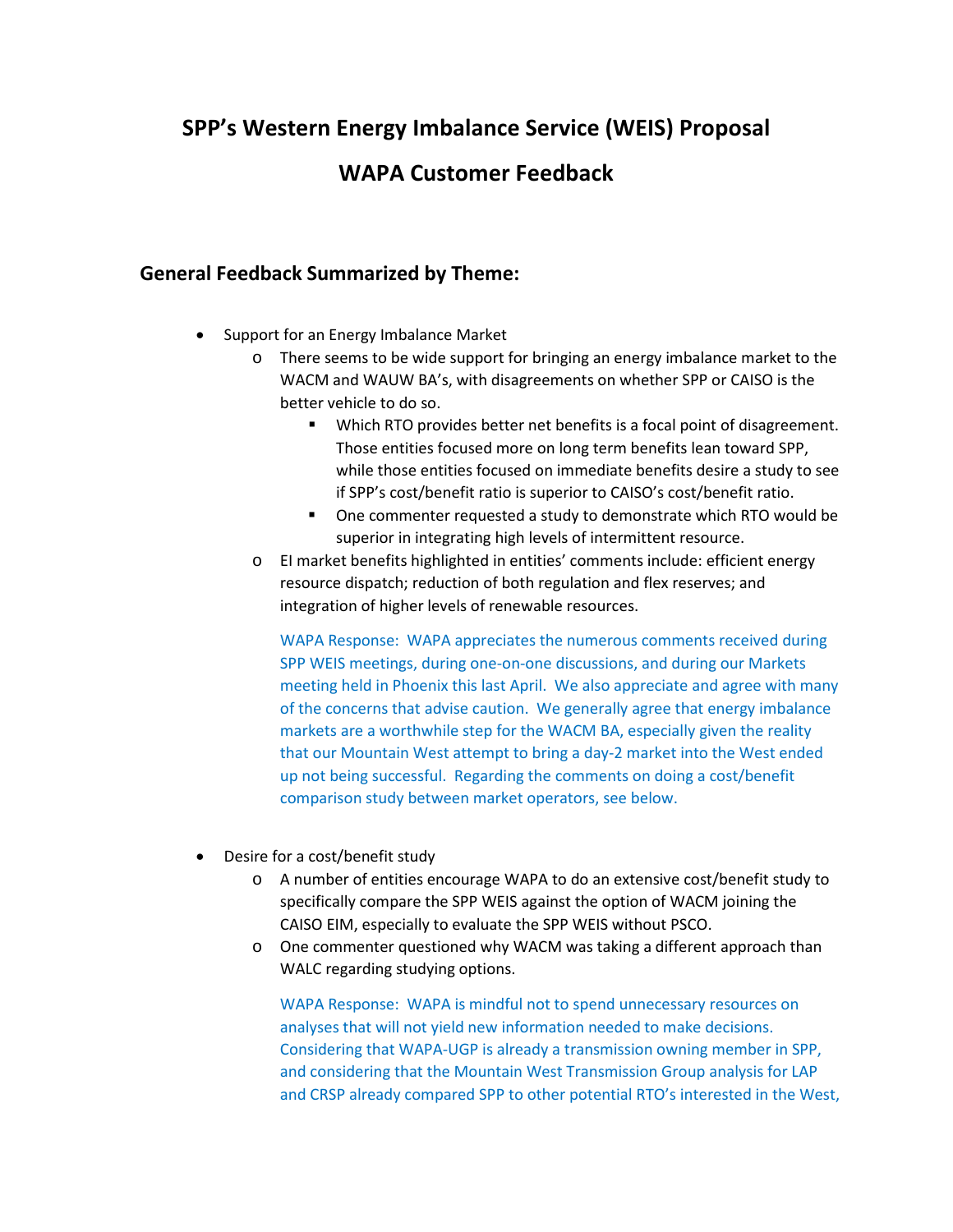WAPA feels a detailed cost/benefit study between these options will not yield significant enough, or certain enough, results to impact the decision. As is true for many modeling efforts, any study conducted would result in assumptions about the future, which are hard to realistically predict. A number of factors make SPP a desirable option irrespective of CAISO/SPP energy imbalance benefit comparison studies. These broader issues related to our decision include:

- SPP's stakeholder governance structure, with their independent board of directors;
- UGP's current membership in SPP, with LAP's financial integration with UGP;
- LAP's eastern interconnection load located within SPP in KS and NE;
- LAP's transmission system, some of which is located in the eastern interconnection within the SPP BA;
- Opportunity to maintain the potential option for LAP and CRSP to obtain a Federal Service Exemption within SPP if a day-2 market develops similar to what UGP negotiated when becoming a member;
- Having an energy imbalance market operator who also is our reliability coordinator.

With factors like these in the background, the value of conducting a benefit study is somewhat limited.

- Long term market potential
	- o Many entities commented that a day-2 market is the desired end state, and that getting to that type of market will produce significant benefits. Entities that support the SPP proposal cite SPP's ability to initiate a day-2 market in the Western Interconnection as a significant benefit of establishing the WEIS. These entities view the WEIS as an intermediate step that will enable the footprint to work toward more significant long term benefits in a day-2 market. Entities that oppose the SPP WEIS proposal agree that SPP has demonstrated a willingness to work with the West to establish a full market, but question whether it can be achieved within the next 10 years. Commenters also advised WAPA to keep a long term view of economics.

WAPA Response: WAPA has and continues to consider the development of a day-2 market. WAPA is also very cautious regarding cost impacts and a favorable cost/benefit ratio before taking such an important step. We believe that a long-term economic view is critical, and it is part of our approach.

- Scale of benefits
	- o Entities that feel WAPA should study the CAISO-EIM for the WACM BA cite the expectation that CAISO's expansive EIM provides a scale that would provide larger benefits than is likely for the SPP WEIS. These commenters question the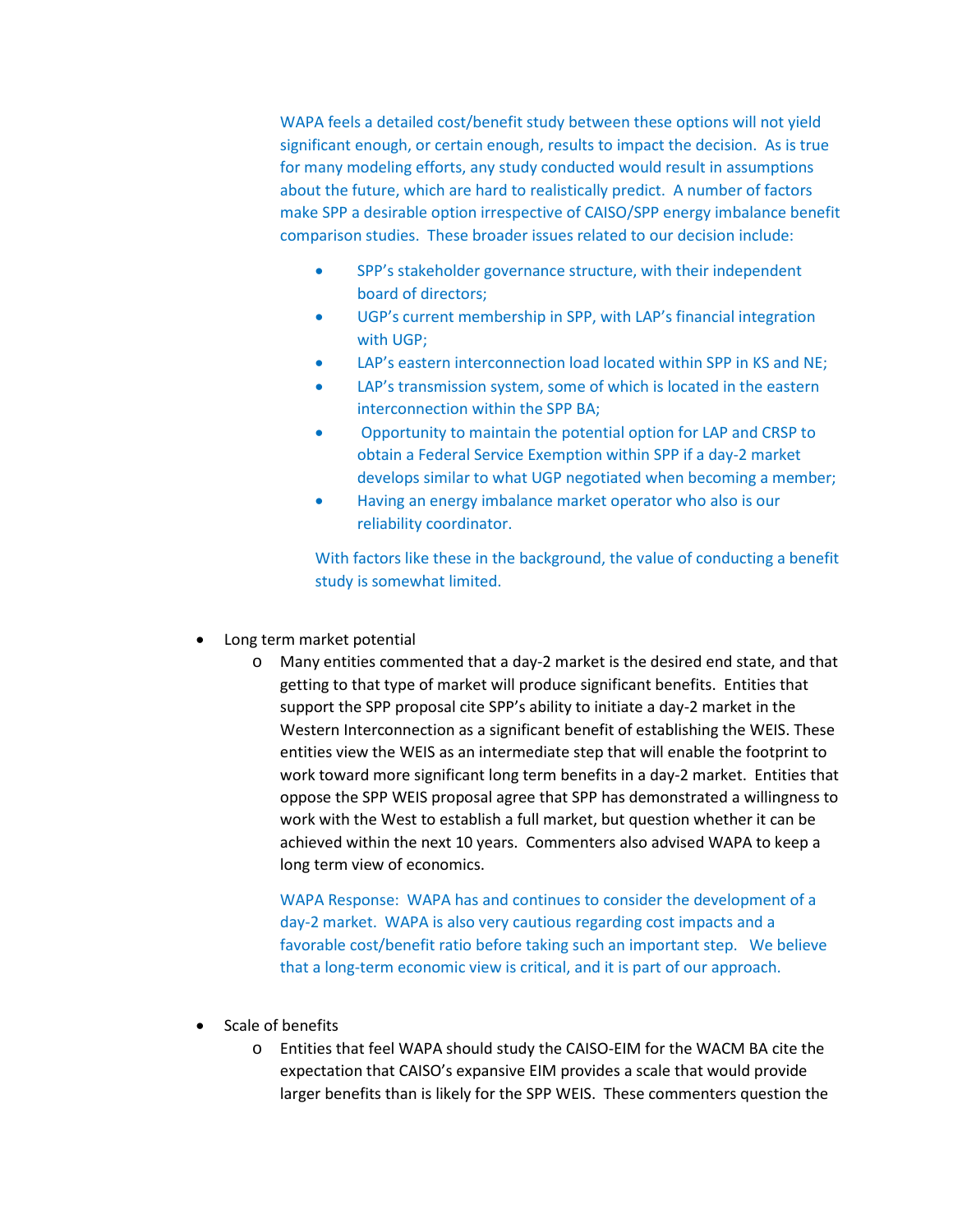likelihood of SPP being able to expand the WEIS beyond the Mountain West footprint, and describe the general trend of entities outside the Mountain West considering CAISO but not SPP.

WAPA Response: WAPA acknowledges the concerns made regarding the possibility for expansion of the SPP WEIS. Although WAPA understands this concern, its position is that a second market operator in the West will be generally beneficial, that the WEIS will likely result in a adequate footprint, and that a long term view toward eventual day-2 markets should be a consideration.

- Concern for Sustainability of BA
	- o Some comments center on a concern that WACM will not be able to successfully integrate and balance for the level of renewables planned in the near future.
	- o One comment expressed the conclusion that "business as usual" is not an option.

WAPA Response: WAPA completely agrees with these important considerations, and believes that participation in an Energy Imbalance Market will be an important component of BA sustainability

- Concern regarding BA Costs
	- o Several Commenters noted that the WEIS would not require the BA to facilitate the EIM settlements function, as is required in the CAISO EIM, which could result in significant cost savings to the BA.
	- o Other Entities stated that they believed the limited cost of withdrawal from the CAISO EIM, instead of a 4 year commitment under the WEIS, was a benefit.

WAPA Response: WAPA appreciates the SPP WEIS model that allows market participants to directly interface with the market operator for certain aspects without the BA acting as an intermediary. We are also cost-sensitive to being subject to the SPP implementation costs if we were to exit the WEIS early. Alternatively, we also appreciate that the CAISO model has no exit fee, but also understand that any BA structures put in place to run a CAISO EIM within the BA would be stranded costs if an exit from the CAISO EIM took place. After considering the structural differences associated with both of these alternatives, WAPA feels that the SPP WEIS is the better alternative due to the additional factors noted above.

- Concerns with cost shifts and benefits to customers external to the WACM BA
	- o Several commenters expressed concerns with incurring costs through the FES rate as external customers to the WACM BA. These concerns pointed out that the benefits that result from LAP and CRSP WEIS membership would only be received by customers within the BA and all customers would incur the costs. CRSP customers, of which 75% reside outside of the BA, are particularly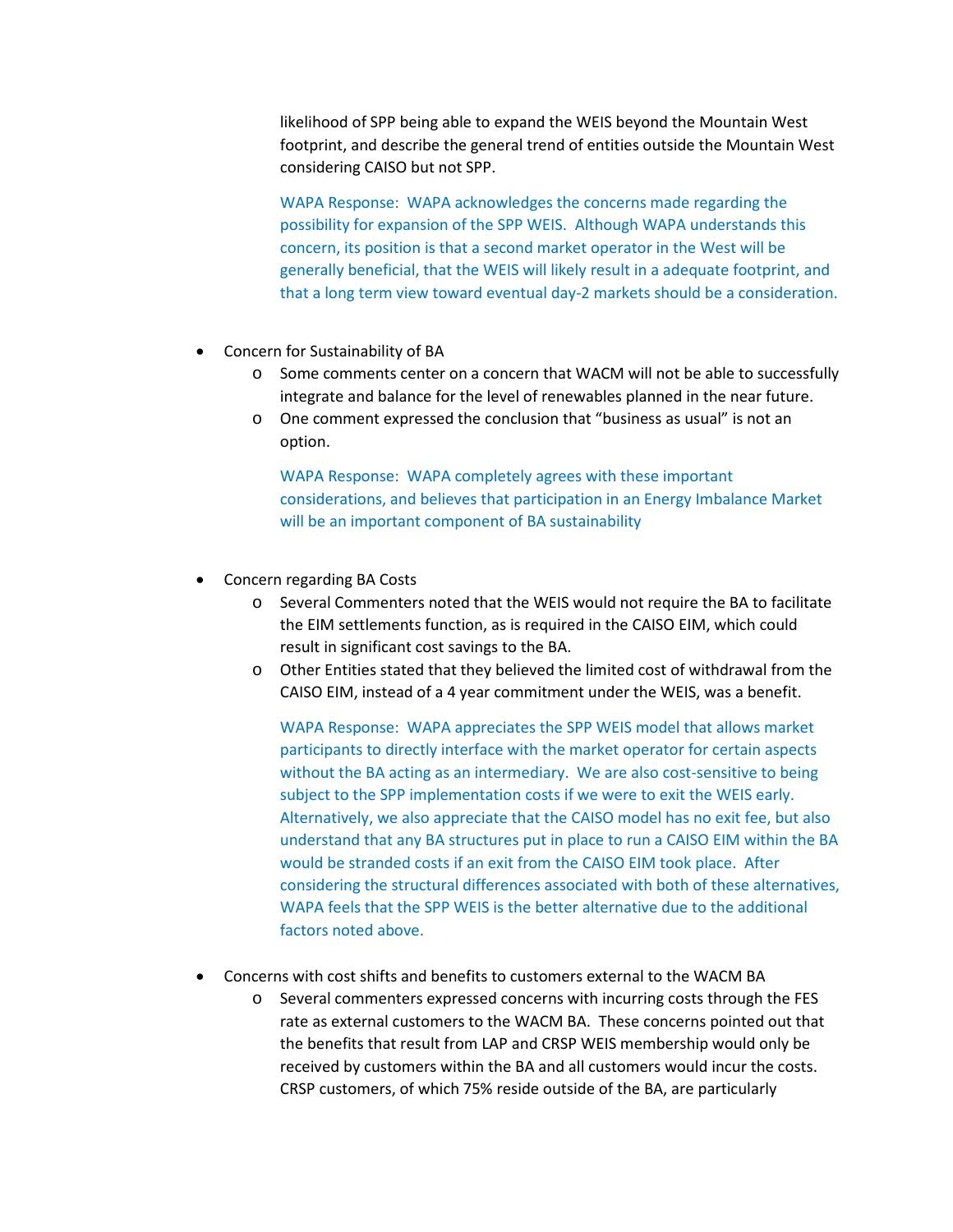concerned with SPP WEIS costs that seem to benefit the 25% of CRSP customers within the BA.

WAPA Response: For LAP customers, the majority of load resides within the WACM BA and SPP WEIS costs would be incurred by the majority of these LAP customers. For CRSP customers, the majority of SPP WEIS costs have been shifted to another large potential WEIS participant within the BA. This follows cost-causation principles and results in a substantial discount to start-up and ongoing administrative costs for participation by CRSP. Both CRSP and LAP acknowledge that external BA customers receive indirect benefits from a market based energy imbalance service that include system reliability and balancing for WAPA generation and transmission assets within the WACM BA used to deliver external FES schedules. Any benefit of market participation that may occur from WAPA generation offered into the WEIS or from more economically efficient energy imbalance transactions would benefit all customers whether internal or external through the FES rate.

- Concerns with FES schedule and WRP impacts to customers external to the WACM BA
	- o Several CRSP customers external to the WACM BA have expressed concerns with financial and/or operational impacts to FES schedules and WRP service provided outside of the WACM BA and SPP WEIS footprint.

WAPA Response: Because the SPP WEIS is a limited energy imbalance market confined to intra-hour transactions and actual transmission available at the lowest priority, WAPA anticipates no financial or operational impacts to hourly fixed schedules, either AHP or WRP, to any customer, whether internal or external to the WACM BA. The bilateral market would continue to provide WRP energy to customers as today, whether internal or external to the WACM BA.

- General like/dislike for SPP
	- o Some entities expressed a general like for SPP, in particular: stakeholder driven governance; transparency; record on successful renewable integration; operational expertise; low energy costs; a proven proactive verses reactive approach; experience with effective transmission planning processes; and member-centric culture.
	- o Some entities expressed a general dislike for SPP, in particular: SPP's governance; past practice in negotiating terms; and concerns about east/west cost-shift.

WAPA Response: As a member of SPP, and after 5 years of Mountain West negotiation with SPP, WAPA believes that SPP's governance approach, customer service, and stakeholder centric culture are strong reasons to utilize SPP for its energy imbalance service.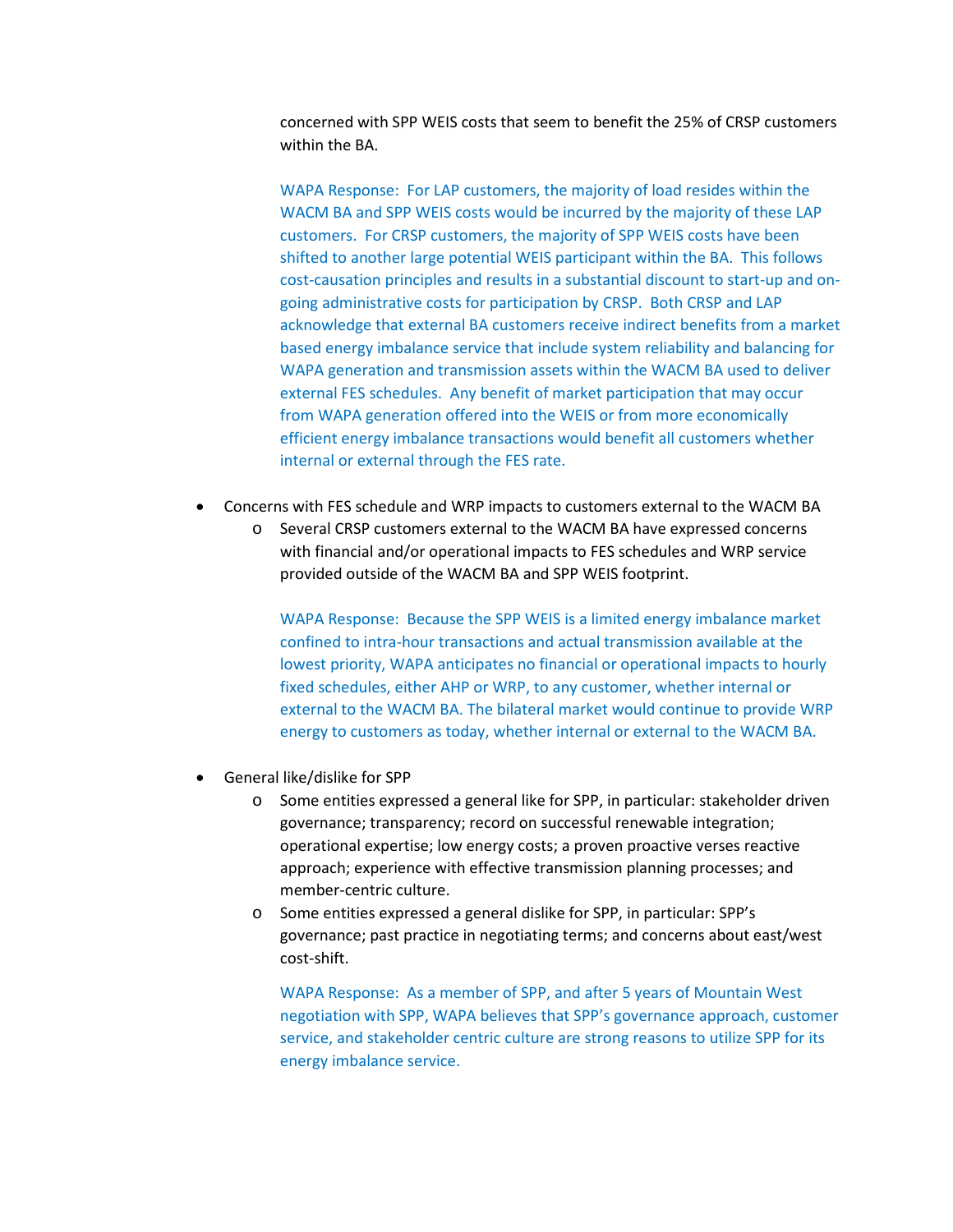- Desire for large energy imbalance footprint
	- o There is a consensus that a large footprint is desirable, and that CAISO already has that established.

WAPA Response: WAPA agrees that a large footprint is desirable. WAPA also believes that having market options and competition is beneficial and that the SPP WEIS is more likely to ultimately result in a Day-2 Market. WAPA believes that facilitating an environment where a Day-2 Market can develop is more important than footprint size at this stage of market development in the Western Interconnection.

- Importance of SPP federal service exemption for the future
	- o Comments cited the value of the Federal Service Exemption (FSE) that SPP granted UGP, and planned to grant RMR and CRSP under the Mountain West effort, and encouraged LAP and CRSP to keep options open to also obtain this benefit in the future. This FSE included an exemption from certain regional cost allocation and has proven to be a significant cost avoidance for WAPA's UGP region.

WAPA Response: WAPA completely agrees with this important point.

- FES Rate Impacts
	- o Preference customers commented that any option that includes costs should have offsetting benefits for the project, either immediate or in the long term, and not adversely impact the project rates.
	- o Comments included concerns that WAPA stay true to cost causation rate making principles.

WAPA Response: WAPA completely agrees with these important points.

- BA Customers being forced into market
	- o Several commenters voiced concern that if the BA participates in an EIM, it effectively forces an energy imbalance environment on entities that remain in the BA without them choosing to be a market participant. Concerns were voiced on the impact and the role of state regulators in such situations.

WAPA Response: WAPA is sensitive to this situation, and struggles when consensus does not exist. However, we also understands that the BA has to make a determination of whether to participate in energy imbalance market constructs to enable entities within the BA to become Market Participants. Although our desire is for unanimous support for decisions, we are sometimes in the undesirable situation of having to make decisions when disagreements exist.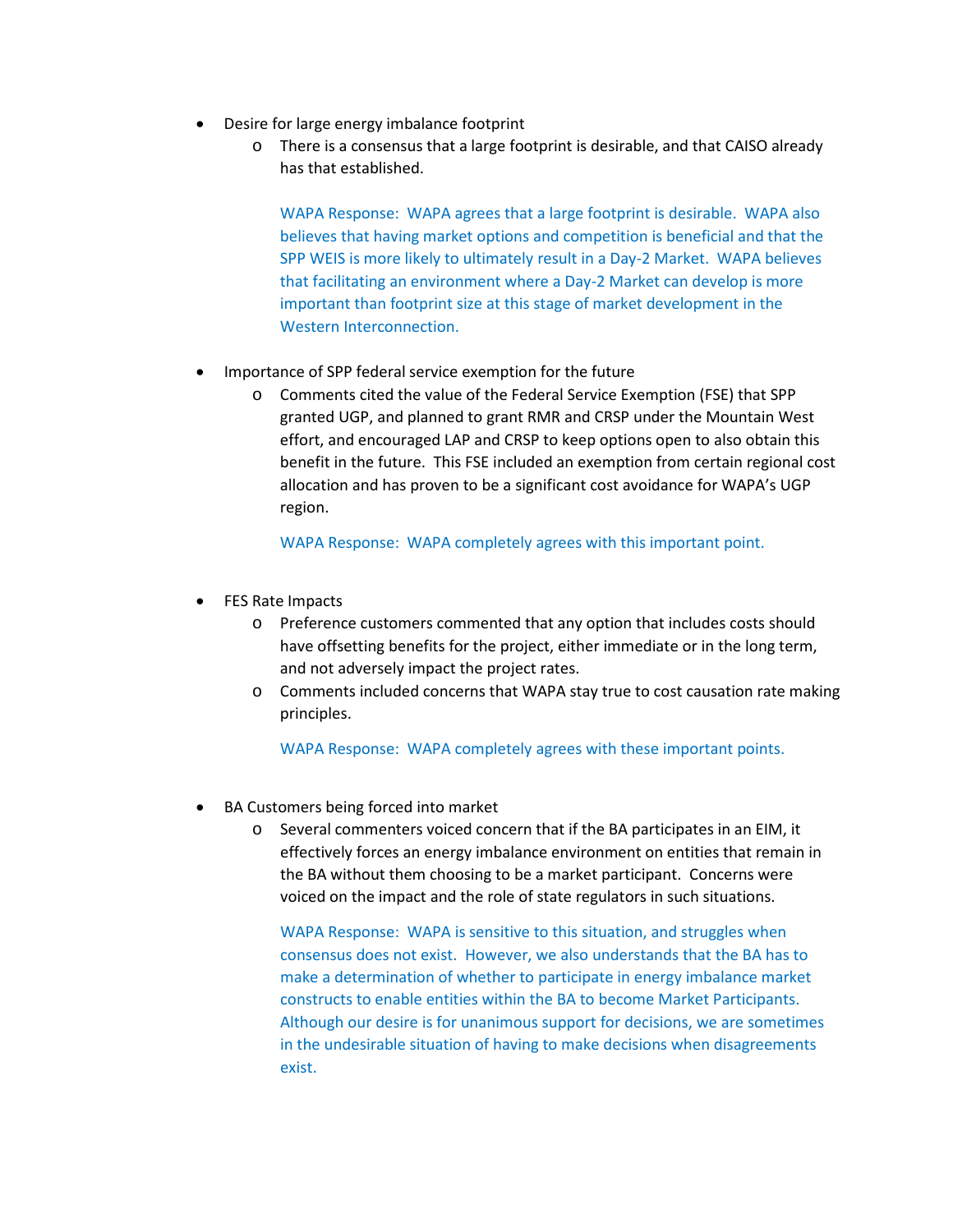- Decision Process and Timing Concerns
	- o One commenter felt that a public process should be utilized to create the BA criteria for participation.
	- o One commenter stated that more time is needed for market participants to evaluate benefits once they know their BA is planning to participate, and that a BA wide study should follow to enable market participants to estimate benefits.
	- $\circ$  One commenter felt that only the BA's should be subject to the SPP Sept. 3<sup>rd</sup> deadline, since a market participant needs to know if their BA is participating in order to evaluate their options.
	- o Several commenters suggested that SPP push the Sept. 3 deadline back for several more months to allow more evaluation to be done.

WAPA Response: WAPA agrees with SPP's attempt to be responsive to expressed interest in an energy imbalance market and set a timeline that brought resolution in a fairly limited amount of time. Many have expressed that the Mountain West effort took too long and should have followed a far more aggressive timeline. However, at the same time, WAPA was also struck with how aggressive SPP's WEIS timeline was. Listening to customer feedback, WAPA requested and obtained a one month extension, which many appreciated. It should be noted, that SPP does have a timeline out toward the end of October for entities to choose to sign the WJDA and become Market Participants on the initial day of market operations. Further, SPP has structured a staggered start for incorporating new Market Participants each future year. Given these factors and the time constraints necessary to establish an energy imbalance market, WAPA felt that its approach to gather as much customer input and feedback was a sufficient public process.

- SPP Proposal Concerns
	- o Several Comments were received concerning the development of the WJDA and WEIS tariff. One commenter felt that the WJDA and WEIS tariff should be negotiated through a stakeholder process prior to any decision deadline. A second comment was similarly made questioning whether WJDA development was done with a limited number of entities rather than more transparently.

WAPA Response: From WAPA's perspective, SPP was transparent in its process, while also pursuing a fairly aggressive schedule. Although SPP staff developed the first draft WJDA and the draft tariff language, they immediately sent those drafts out and seemed to be listening to a wide array of comments. Even before the proposal was sent out, SPP used two meetings among potentially interested parties to listen to feedback and make fairly significant adjustments to their initial proposal. When WAPA suggested changes to the WJDA, SPP was very responsive.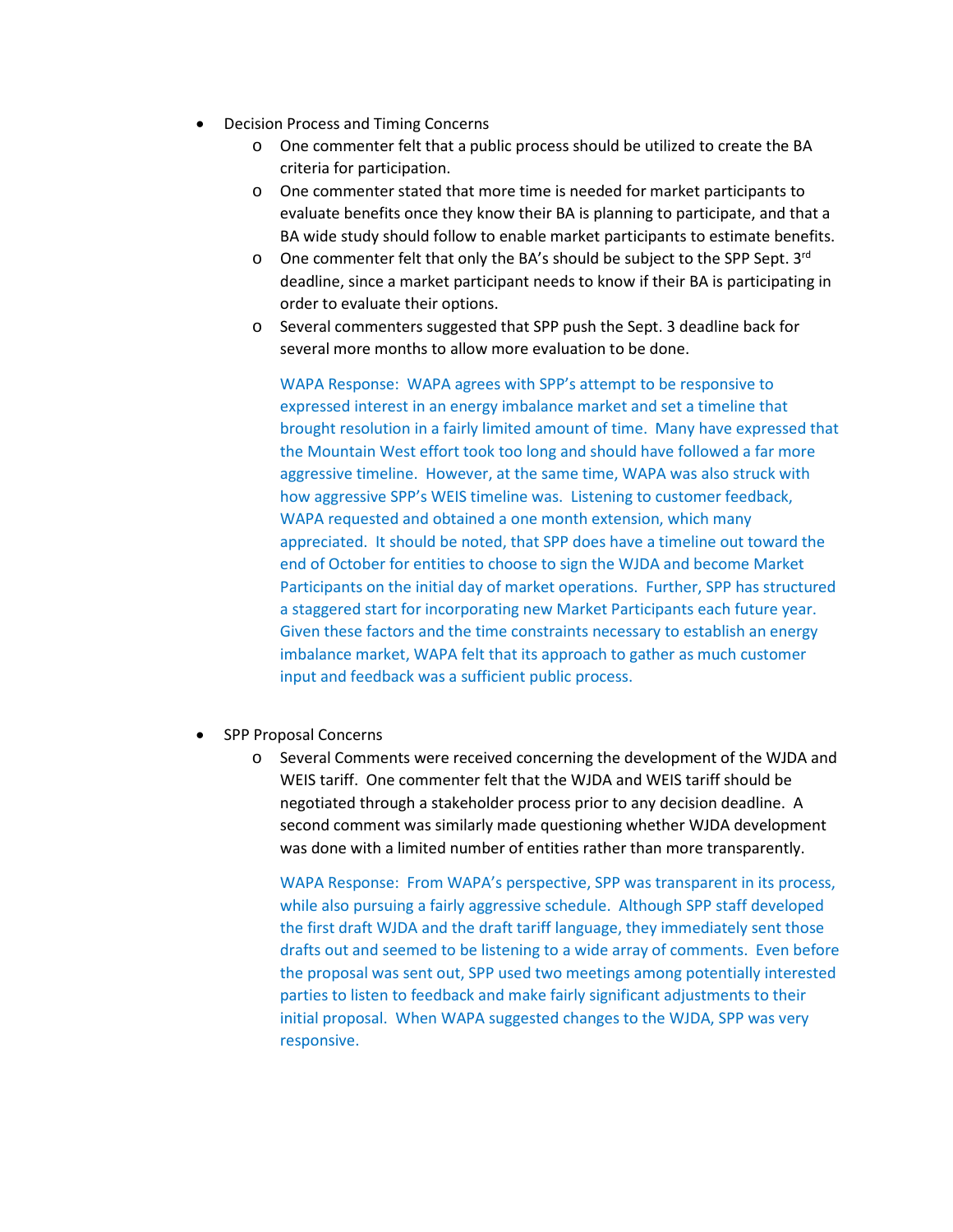o One commenter felt that market participants should not be subject to imprudently incurred costs, and that the current agreement should be revised to include provisions that would require SPP to bear the risk of such costs being incurred.

WAPA Response: Although this seems desirable, such contract terms might be difficult to establish. Also, such a provision with a cost based, revenue neutral entity like SPP would simply move the risk to other customers in SPP including WAPA's UGP region to bear the cost which would also be viewed as unfair.

o One commenter expressed concern regarding the multi-year commitment required to enable SPP to recover the implementation costs.

WAPA Response: WAPA agrees this is a concern, but would also be concerned about stranded BA setup costs that are often a large cost component for BAs that participate in the CAISO EIM.

o Several Commenters questioned why a quick start unit provision couldn't be integrated into the WEIS market on day one, rather than exploring incorporating this functionality after the WEIS has begun operation.

WAPA Response: WAPA agrees and has encouraged SPP to give this consideration. It is WAPA's understanding that SPP is actively considering how to incorporate this functionality.

- SPP Governance Concerns
	- o Some comments expressed the concern that the WEIS governance gave too much weight to large entities, and too little voice for smaller transmission dependent utilities.

WAPA Response: WAPA understands that SPP might be considering a proposal that addresses this concern, and will likewise consider reasonable ideas as part of SPP's stakeholder approach in continuing to develop the WEIS.

#### **Summary for each BA**

• **WACM BA**

Within the WACM BA, weighting by load, a clear consensus exists for participation in the WEIS. Interestingly, there doesn't appear to be much of any opposition to initiating an energy imbalance market, but rather differing opinions center on the pros and cons of SPP verses CAISO and whether or not more time should be taken to evaluate the future expected benefits with each market operator. The largest preference customers and a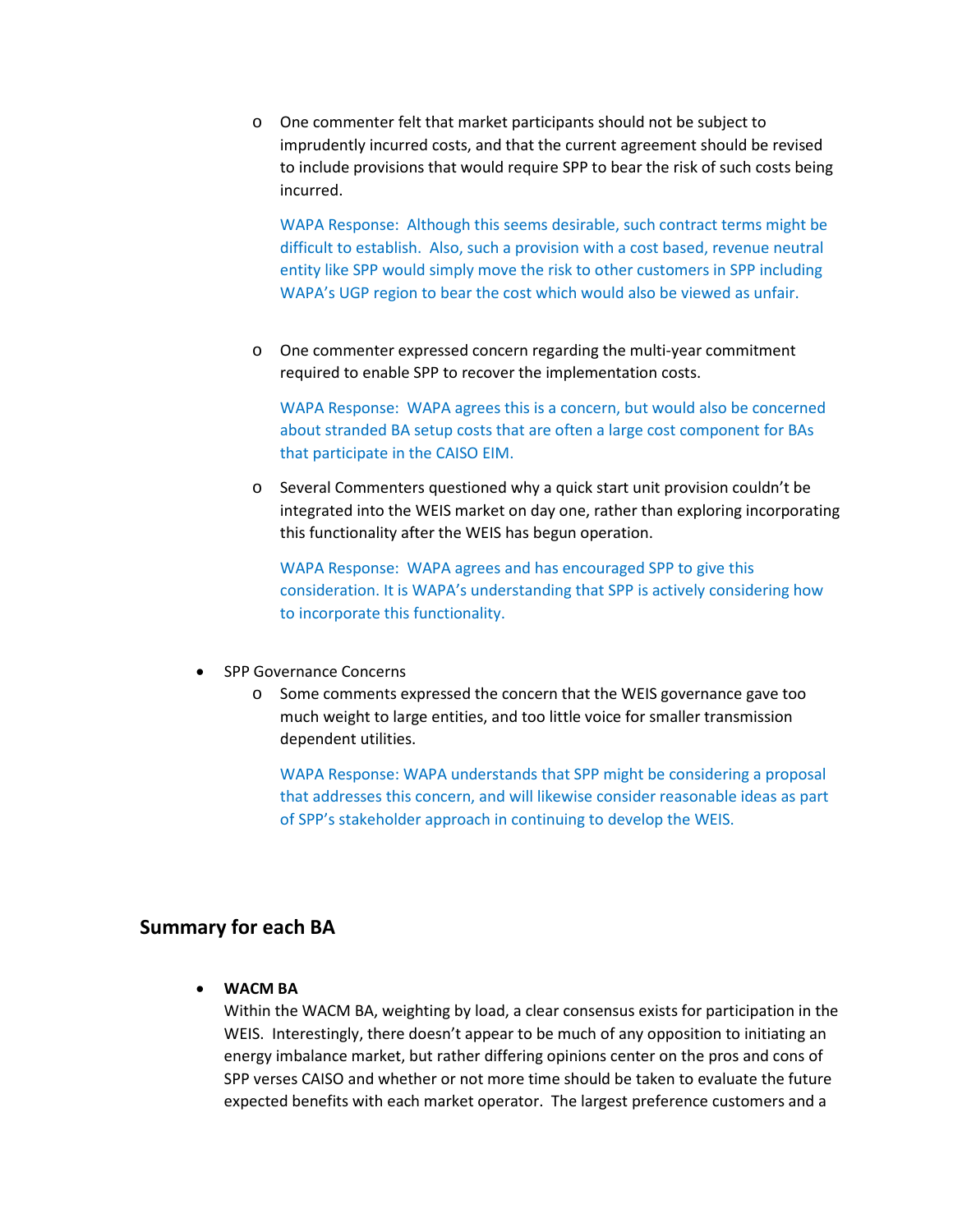majority of the load within the BA supports SPP's proposal and desires to not only implement the SPP WEIS but continue conversations to explore expanding the WEIS to a day-2 market. The non-preference customers with load in WACM also seem to desire an energy imbalance market for the BA, but voiced their belief that the CAISO-EIM may have a better EI market cost/benefit ratio, and would prefer WACM to study CAISO verses SPP. Many of the small entities either neutrally support, or have been silent regarding WACM joining the SPP WEIS.



#### • **WAUW BA**

WAUW BA has three entities with load in the BA including WAPA itself. One customer with load in the WAUW BA is working with UGP to form the SPP WEIS, and is supportive of UGP's effort. The other customer with load in WAUW had announced they will join the CAISO EIM since they market most of their energy to the West and their counterparties on the western border of their own BA are joining CAISO EIM. That customer is neutral to UGP's decision to join the SPP WEIS.